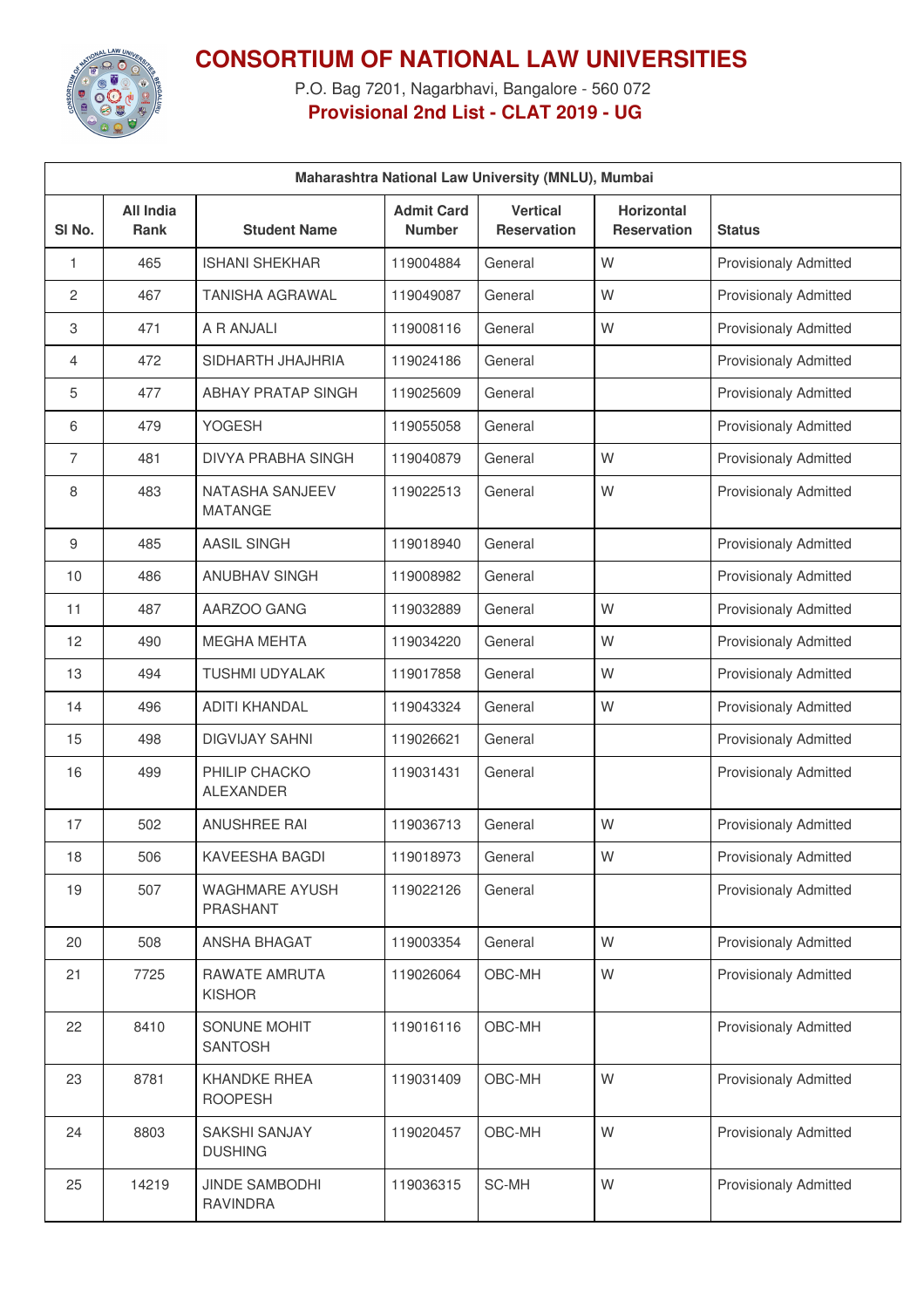| Maharashtra National Law University (MNLU), Mumbai |                                 |                                            |                                    |                                       |                                         |                              |  |
|----------------------------------------------------|---------------------------------|--------------------------------------------|------------------------------------|---------------------------------------|-----------------------------------------|------------------------------|--|
| SI <sub>No.</sub>                                  | <b>All India</b><br><b>Rank</b> | <b>Student Name</b>                        | <b>Admit Card</b><br><b>Number</b> | <b>Vertical</b><br><b>Reservation</b> | <b>Horizontal</b><br><b>Reservation</b> | <b>Status</b>                |  |
| 26                                                 | 14509                           | <b>GAIKWAD VIBHAVI</b><br>VIJAYKUMAR       | 119019167                          | SC-MH                                 | W                                       | <b>Provisionaly Admitted</b> |  |
| 27                                                 | 15703                           | <b>JAGDEEPBIRENDER</b><br><b>FANDON</b>    | 119072021                          | SC-MH                                 |                                         | <b>Provisionaly Admitted</b> |  |
| 28                                                 | 16047                           | KALYANI RAJENDRA<br><b>PAUNIKAR</b>        | 119017716                          | SBC-MH                                | W                                       | <b>Provisionaly Admitted</b> |  |
| 29                                                 | 17674                           | ARUNDHATI ASITKUMAR<br>CHAHANDE            | 119004523                          | SC-MH                                 | W                                       | <b>Provisionaly Admitted</b> |  |
| 30                                                 | 17909                           | <b>FALGUNI VIVEK</b><br><b>SURYAWANSHI</b> | 119048141                          | SC-MH                                 | W                                       | <b>Provisionaly Admitted</b> |  |
| 31                                                 | 23885                           | <b>ANAHITA SAMEER</b><br><b>BANDEKAR</b>   | 119072974                          | SEBC-MH                               | W                                       | <b>Provisionaly Admitted</b> |  |
| 32                                                 | 24039                           | ADITYA KALYAN PATIL                        | 119034663                          | SEBC-MH                               |                                         | <b>Provisionaly Admitted</b> |  |
| 33                                                 | 36716                           | <b>KIRDANT YASH</b><br><b>MOHANRAO</b>     | 119000752                          | SEBC-MH                               |                                         | <b>Provisionaly Admitted</b> |  |
| 34                                                 | 39286                           | <b>JADHAVAR VRUSHTI</b><br><b>RAJESH</b>   | 119066417                          | NTD-MH                                | W                                       | <b>Provisionaly Admitted</b> |  |
| 35                                                 | 46737                           | <b>ADITI UMAKANT</b><br><b>DABHADE</b>     | 119023005                          | SEBC-MH                               | W                                       | <b>Provisionaly Admitted</b> |  |
| 36                                                 | 50156                           | <b>GOSAVI SAMARTHA</b><br><b>NANDUGIR</b>  | 119036911                          | NTB-MH                                | W                                       | <b>Provisionaly Admitted</b> |  |
| 37                                                 | 52171                           | <b>VISHWAKARMA ARYAN</b><br><b>ANIL</b>    | 119058576                          | NTB-MH                                |                                         | <b>Provisionaly Admitted</b> |  |

**Note: 1 seat will be allotted later**

## **Status of provisionally admitted students in the first list - UG**

|                   | Maharashtra National Law University (MNLU), Mumbai |                                   |                                    |                                       |                                         |                    |  |  |
|-------------------|----------------------------------------------------|-----------------------------------|------------------------------------|---------------------------------------|-----------------------------------------|--------------------|--|--|
| SI <sub>No.</sub> | All India<br><b>Rank</b>                           | <b>Student Name</b>               | <b>Admit Card</b><br><b>Number</b> | <b>Vertical</b><br><b>Reservation</b> | <b>Horizontal</b><br><b>Reservation</b> | <b>Status</b>      |  |  |
|                   | 338                                                | <b>RISHABH PERIWAL</b>            | 119032289                          | General                               |                                         | Vacant             |  |  |
| 2                 | 346                                                | ANSHUMAN MISHRA                   | 119001149                          | General                               |                                         | Vacant             |  |  |
| 3                 | 353                                                | <b>KARTIK THOLIA</b>              | 119019899                          | General                               |                                         | Sought Upgradation |  |  |
| 4                 | 410                                                | ROCHIT BAKLIWAL                   | 119020633                          | General                               |                                         | Sought Upgradation |  |  |
| 5                 | 420                                                | <b>SHIVANSHI TYAGI</b>            | 119009054                          | General                               | W                                       | Vacant             |  |  |
| 6                 | 421                                                | ADITI KAMALNAYAN<br><b>UNIYAL</b> | 119023074                          | General                               | W                                       | Sought Upgradation |  |  |
| 7                 | 423                                                | <b>KARTIKEY GIRI</b>              | 119022016                          | General                               |                                         | Vacant             |  |  |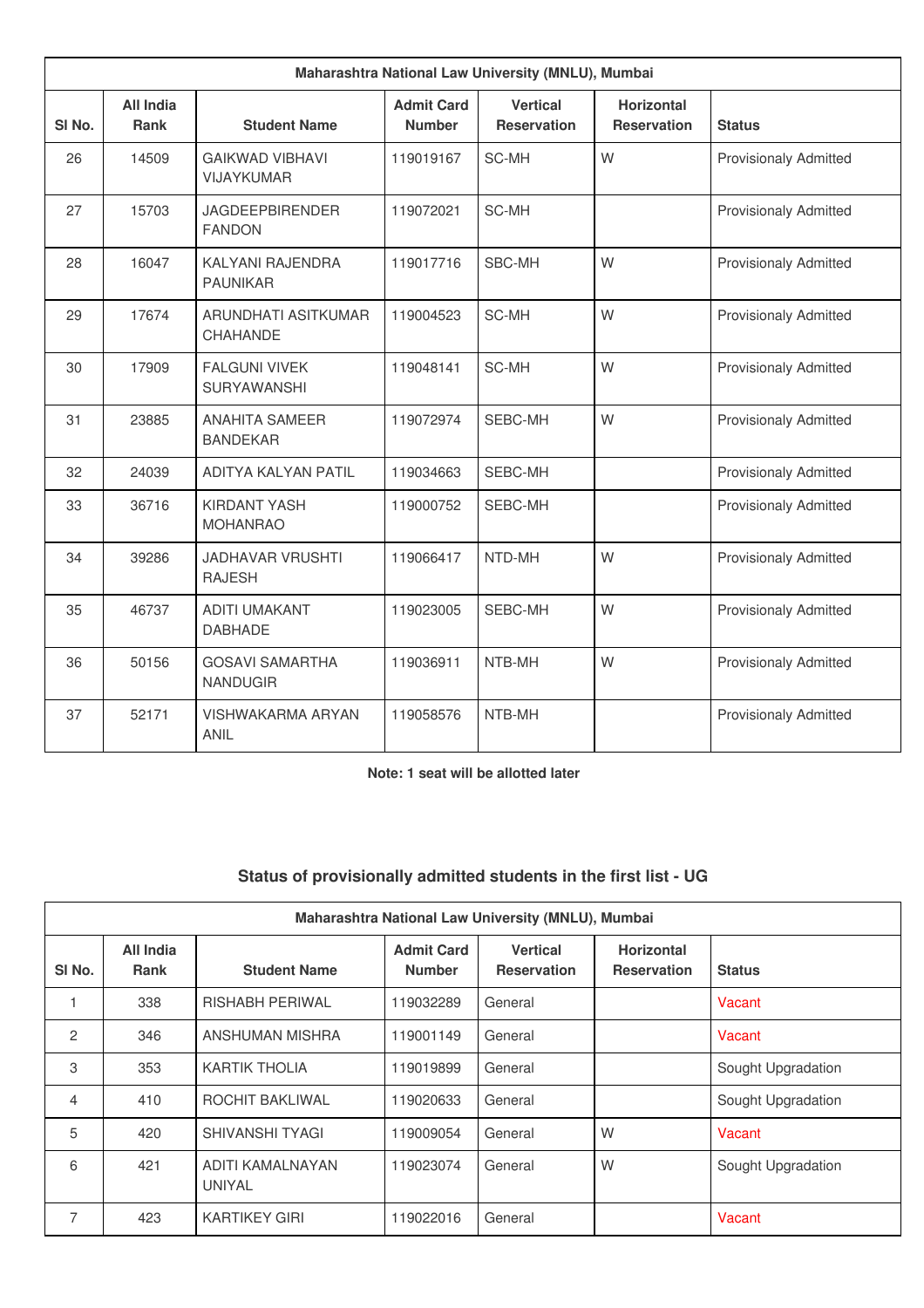|        | Maharashtra National Law University (MNLU), Mumbai |                                              |                                    |                                       |                                         |                              |  |  |
|--------|----------------------------------------------------|----------------------------------------------|------------------------------------|---------------------------------------|-----------------------------------------|------------------------------|--|--|
| SI No. | <b>All India</b><br><b>Rank</b>                    | <b>Student Name</b>                          | <b>Admit Card</b><br><b>Number</b> | <b>Vertical</b><br><b>Reservation</b> | <b>Horizontal</b><br><b>Reservation</b> | <b>Status</b>                |  |  |
| 8      | 424                                                | NAVYA SHARMA                                 | 119019465                          | General                               | W                                       | Vacant                       |  |  |
| 9      | 426                                                | ROHAN JHA                                    | 119041001                          | General                               |                                         | Vacant                       |  |  |
| 10     | 430                                                | <b>HARSH JAIN</b>                            | 119035307                          | General                               |                                         | Vacant                       |  |  |
| 11     | 431                                                | <b>GAURANSH GAUR</b>                         | 119031748                          | General                               |                                         | Vacant                       |  |  |
| 12     | 432                                                | <b>TANTRI AKANKSHA</b><br><b>RAVIPRAKASH</b> | 119018572                          | General                               | W                                       | Vacant                       |  |  |
| 13     | 434                                                | YATHARTH GUPTA                               | 119042158                          | General                               |                                         | Vacant                       |  |  |
| 14     | 437                                                | AAYUSH PANWAR                                | 119032869                          | General                               |                                         | Vacant                       |  |  |
| 15     | 438                                                | <b>KEVIN PANDICHERIL</b><br><b>SANTHOSH</b>  | 119063345                          | General                               |                                         | Vacant                       |  |  |
| 16     | 440                                                | <b>UDAI YASHVIR SINGH</b>                    | 119028334                          | General                               |                                         | Vacant                       |  |  |
| 17     | 441                                                | <b>HUNAR MALIK</b>                           | 119022344                          | General                               | W                                       | Vacant                       |  |  |
| 18     | 445                                                | <b>AYUSH PRATAP SINGH</b>                    | 119002556                          | General                               |                                         | Vacant                       |  |  |
| 19     | 447                                                | <b>MADHAV DEEPAK</b>                         | 119016349                          | General                               |                                         | Vacant                       |  |  |
| 20     | 449                                                | <b>G VISHAL</b>                              | 119048794                          | General                               |                                         | <b>Provisionaly Admitted</b> |  |  |
| 21     | 453                                                | PRATYUSHA IVATURI                            | 119035748                          | General                               | W, XS-DSP                               | Vacant                       |  |  |
| 22     | 454                                                | <b>DIVYANG SANDIP</b><br><b>SHUKLA</b>       | 119004545                          | General                               |                                         | Vacant                       |  |  |
| 23     | 456                                                | RADHIKA VERMA                                | 119071661                          | General                               | W                                       | <b>Provisionaly Admitted</b> |  |  |
| 24     | 460                                                | <b>KANIKA MITTAL</b>                         | 119027634                          | General                               | W                                       | Vacant                       |  |  |
| 25     | 461                                                | <b>GAURAV VAISHNAV</b>                       | 119032868                          | General                               |                                         | Vacant                       |  |  |
| 26     | 462                                                | NAMAN MAHESHWARI                             | 119047054                          | General                               |                                         | Sought Upgradation           |  |  |
| 27     | 463                                                | RAKSHIT RANA                                 | 119022793                          | General                               | XS-DSP                                  | Sought Upgradation           |  |  |
| 28     | 547                                                | <b>VARTIKA GAUR</b>                          | 119018492                          | General                               | XS-DSP*, W                              | <b>Provisionaly Admitted</b> |  |  |
| 29     | 792                                                | PARTH NITIN BODE                             | 119022293                          | NTC-MH                                |                                         | <b>Provisionaly Admitted</b> |  |  |
| 30     | 996                                                | <b>ARYAN DAMA</b>                            | 119058952                          | OBC-MH                                |                                         | <b>Provisionaly Admitted</b> |  |  |
| 31     | 2269                                               | RAJAT CHAUKSEY                               | 119021446                          | OBC-MH                                |                                         | <b>Provisionaly Admitted</b> |  |  |
| 32     | 2806                                               | <b>BALPANDE GAURAV</b><br>SANJAYKUMAR        | 119034455                          | OBC-MH                                |                                         | <b>Provisionaly Admitted</b> |  |  |
| 33     | 3035                                               | ROHIT MUSMADE                                | 119064896                          | OBC-MH                                |                                         | Sought Upgradation           |  |  |
| 34     | 3284                                               | PREKSHA CHAKOLE                              | 119008945                          | OBC-MH                                | W                                       | <b>Provisionaly Admitted</b> |  |  |
| 35     | 3560                                               | SULEKHA PUNYANI                              | 119070669                          | OBC-MH                                | W                                       | Sought Upgradation           |  |  |
| 36     | 3630                                               | YADAV RAJMOHAN<br>RADHESHYAM                 | 119050385                          | OBC-MH                                |                                         | Vacant                       |  |  |
| 37     | 4579                                               | <b>DEEPANKAR</b><br><b>BINODKUMAR SINHA</b>  | 119050318                          | OBC-MH                                |                                         | <b>Provisionaly Admitted</b> |  |  |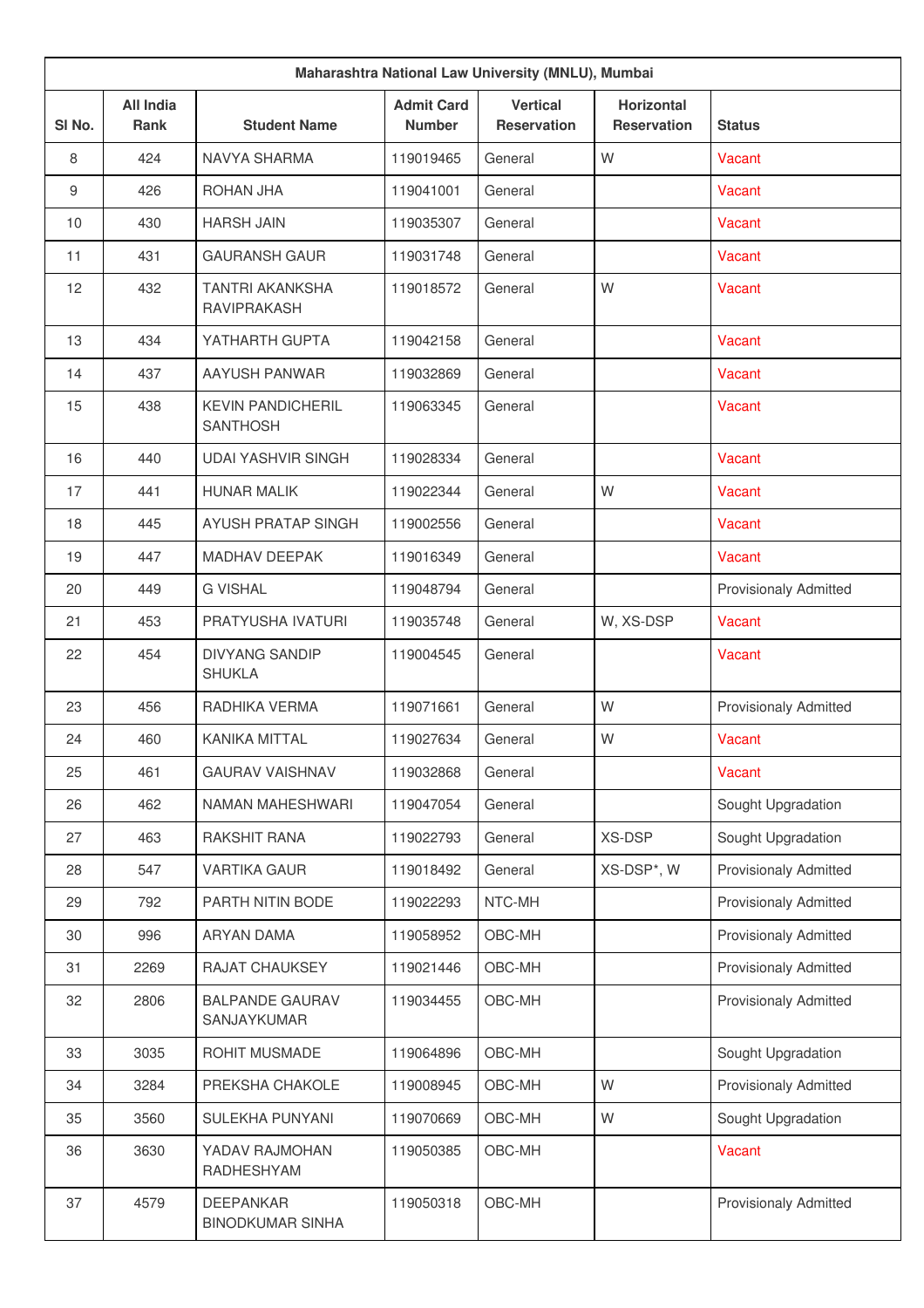| Maharashtra National Law University (MNLU), Mumbai |                          |                                            |                                    |                                       |                                         |                              |  |
|----------------------------------------------------|--------------------------|--------------------------------------------|------------------------------------|---------------------------------------|-----------------------------------------|------------------------------|--|
| SI No.                                             | <b>All India</b><br>Rank | <b>Student Name</b>                        | <b>Admit Card</b><br><b>Number</b> | <b>Vertical</b><br><b>Reservation</b> | <b>Horizontal</b><br><b>Reservation</b> | <b>Status</b>                |  |
| 38                                                 | 4785                     | ATHARVA NAUKARKAR                          | 119021145                          | OBC-MH                                |                                         | <b>Provisionaly Admitted</b> |  |
| 39                                                 | 4955                     | PURVA GHAG                                 | 119017659                          | SEBC-MH                               | W                                       | <b>Provisionaly Admitted</b> |  |
| 40                                                 | 5053                     | <b>ATHARVA SUNIL NIKAM</b>                 | 119017070                          | OBC-MH                                |                                         | <b>Provisionaly Admitted</b> |  |
| 41                                                 | 5512                     | <b>FUKE ANUSHKA DEEPAK</b>                 | 119018187                          | OBC-MH                                | W                                       | <b>Provisionaly Admitted</b> |  |
| 42                                                 | 5734                     | <b>BARIA NEIL MANOJ</b>                    | 119071284                          | SC-MH                                 |                                         | Sought Upgradation           |  |
| 43                                                 | 5790                     | <b>MADHURA DINESH DALVI</b>                | 119038031                          | OBC-MH                                | W                                       | <b>Provisionaly Admitted</b> |  |
| 44                                                 | 6536                     | <b>ASHUTOSH JADHAV</b>                     | 119005656                          | OBC-MH                                |                                         | <b>Provisionaly Admitted</b> |  |
| 45                                                 | 6718                     | <b>BHADKE SHRADDHA</b><br><b>GAJANAN</b>   | 119019332                          | OBC-MH                                | W                                       | <b>Provisionaly Admitted</b> |  |
| 46                                                 | 6909                     | <b>SHIRISH PRAKASH</b><br><b>PAWAR</b>     | 119031374                          | OBC-MH                                |                                         | Vacant                       |  |
| 47                                                 | 7103                     | <b>BHOMA ANAND GOPAL</b>                   | 119005092                          | OBC-MH                                |                                         | <b>Provisionaly Admitted</b> |  |
| 48                                                 | 7146                     | <b>ARNAVI ABHIVILAS</b><br><b>NAKHATE</b>  | 119036591                          | OBC-MH                                | W                                       | <b>Provisionaly Admitted</b> |  |
| 49                                                 | 7180                     | <b>TITUS SURENDRA</b><br>PONRATHNAM        | 119061286                          | OBC-MH                                |                                         | Vacant                       |  |
| 50                                                 | 7230                     | <b>MADYE SHARVIL RAJAN</b>                 | 119036700                          | OBC-MH                                |                                         | Vacant                       |  |
| 51                                                 | 7807                     | YASHVI VISHAL PHAL                         | 119036937                          | SEBC-MH                               | W                                       | <b>Provisionaly Admitted</b> |  |
| 52                                                 | 7838                     | ROHAN VERMA                                | 119053448                          | SC-MH                                 |                                         | Vacant                       |  |
| 53                                                 | 8081                     | NAMAN JAYPRAKASH<br><b>BADSIWAL</b>        | 119049616                          | SC-MH                                 |                                         | Sought Upgradation           |  |
| 54                                                 | 8160                     | <b>MESHRAM SHRUTIKA</b><br><b>SUBHASH</b>  | 119002554                          | SC-MH                                 | W                                       | Sought Upgradation           |  |
| 55                                                 | 8684                     | MOHNISH KHANDALE                           | 119025782                          | SC-MH                                 |                                         | <b>Vacant</b>                |  |
| 56                                                 | 10111                    | RAMTEKE SHREYASH<br><b>VILAS</b>           | 119019643                          | SC-MH                                 |                                         | Sought Upgradation           |  |
| 57                                                 | 10378                    | <b>BULKUNDE MEDHAVI</b><br><b>SHRIKANT</b> | 119074405                          | SC-MH                                 | W                                       | <b>Provisionaly Admitted</b> |  |
| 58                                                 | 10677                    | RAO PREMSINGH<br>NARENDRASINGH             | 119006929                          | General                               | PWD-MH*                                 | Provisionaly Admitted        |  |
| 59                                                 | 10977                    | <b>SANGAM SANJAY</b><br><b>GHORPADE</b>    | 119046342                          | SC-MH                                 |                                         | <b>Provisionaly Admitted</b> |  |
| 60                                                 | 11254                    | <b>GIRASE ARVI NITIN</b>                   | 119024117                          | DJA-MH                                | W                                       | <b>Provisionaly Admitted</b> |  |
| 61                                                 | 11270                    | MULIK RUTURAJ VIVEK                        | 119065387                          | SEBC-MH                               |                                         | Vacant                       |  |
| 62                                                 | 11357                    | KANDALGAONKAR TEJAS<br><b>MANGESH</b>      | 119046990                          | SBC-MH                                |                                         | <b>Provisionaly Admitted</b> |  |
| 63                                                 | 11420                    | NAYAK TANISHKA MILIND                      | 119050920                          | SEBC-MH                               | W                                       | Provisionaly Admitted        |  |
| 64                                                 | 11857                    | SAIRANDHRI NAWALE                          | 119010672                          | SEBC-MH                               | W                                       | Provisionaly Admitted        |  |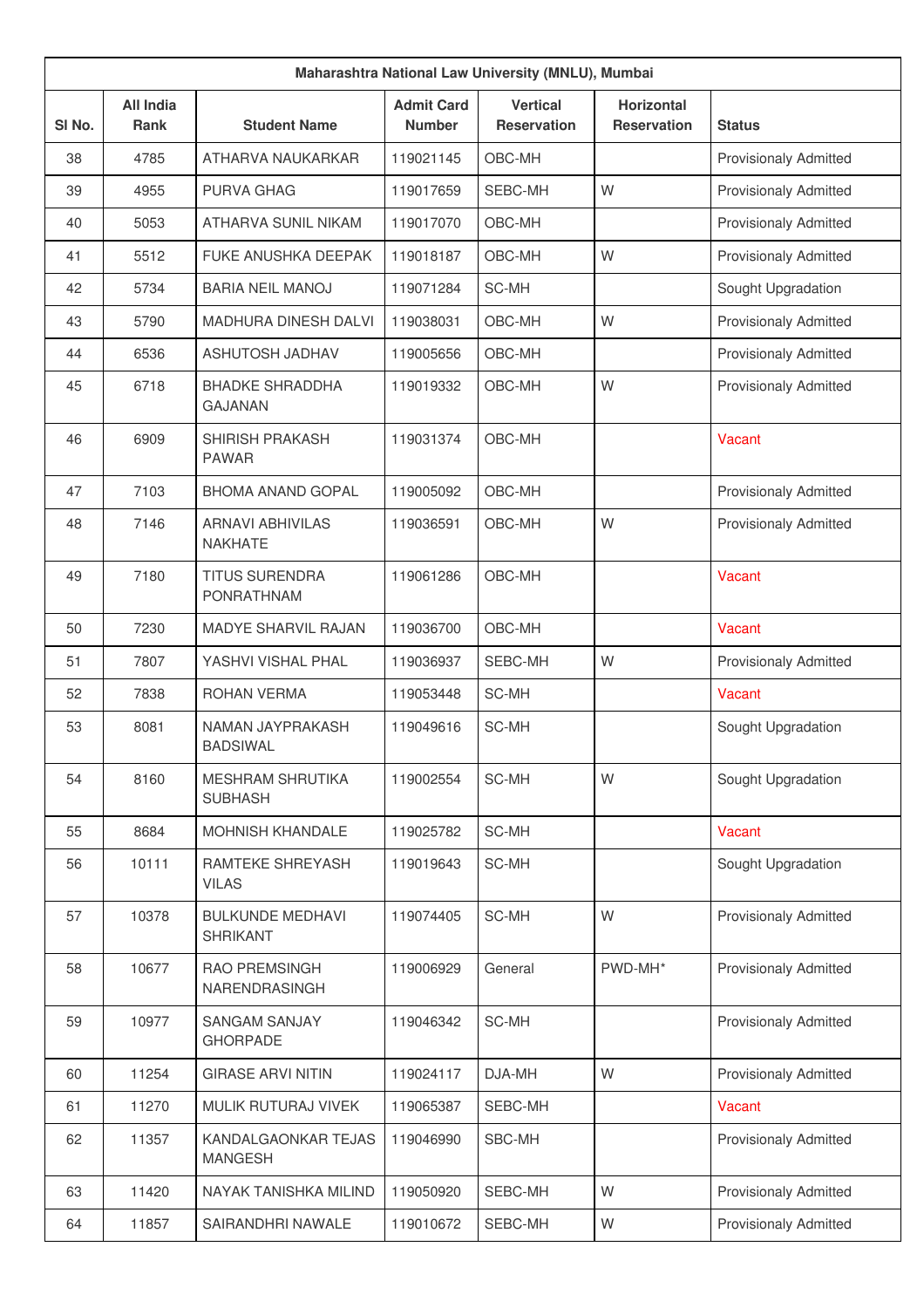| Maharashtra National Law University (MNLU), Mumbai |                                 |                                            |                                    |                                       |                                         |                              |  |
|----------------------------------------------------|---------------------------------|--------------------------------------------|------------------------------------|---------------------------------------|-----------------------------------------|------------------------------|--|
| SI No.                                             | <b>All India</b><br><b>Rank</b> | <b>Student Name</b>                        | <b>Admit Card</b><br><b>Number</b> | <b>Vertical</b><br><b>Reservation</b> | <b>Horizontal</b><br><b>Reservation</b> | <b>Status</b>                |  |
| 65                                                 | 12356                           | <b>MOR PAKHI ARUNIKUMAR</b>                | 119067257                          | General                               | PWD-MH*, W                              | Sought Upgradation           |  |
| 66                                                 | 12439                           | DONGRE ANIKET MANOJ                        | 119040968                          | SC-MH                                 |                                         | Sought Upgradation           |  |
| 67                                                 | 12463                           | <b>TANISHKA LANKESH</b><br>LALE            | 119065286                          | SC-MH                                 | W                                       | <b>Provisionaly Admitted</b> |  |
| 68                                                 | 12519                           | SONONE SRUJAN GIRISH                       | 119032678                          | SC-MH                                 |                                         | Vacant                       |  |
| 69                                                 | 12792                           | <b>SANMAY NARESH</b><br><b>MESHRAM</b>     | 119026078                          | SC-MH                                 |                                         | Vacant                       |  |
| 70                                                 | 12913                           | <b>MANISHA SARADE</b>                      | 119040883                          | SEBC-MH                               | W, XS-DSP                               | <b>Provisionaly Admitted</b> |  |
| 71                                                 | 13378                           | <b>ROHIT KUMAR SUMAN</b>                   | 119022566                          | SC-MH                                 |                                         | Vacant                       |  |
| 72                                                 | 13548                           | <b>JAVALKOTI SHRUTI</b><br><b>RAVINDRA</b> | 119056957                          | SBC-MH                                | W                                       | Vacant                       |  |
| 73                                                 | 13831                           | KARTIK CHADDHA                             | 119001946                          | DJA-MH                                |                                         | <b>Provisionaly Admitted</b> |  |
| 74                                                 | 14257                           | <b>CHANDGUDE TANVI</b><br><b>SANTOSH</b>   | 119065279                          | SEBC-MH                               | W                                       | <b>Provisionaly Admitted</b> |  |
| 75                                                 | 14366                           | <b>BRENA SACHIN GALA</b>                   | 119026419                          | General                               | PWD-MH*                                 | <b>Provisionaly Admitted</b> |  |
| 76                                                 | 17078                           | NIKAM ARYA SUDHIR                          | 119004912                          | SEBC-MH                               | W                                       | <b>Provisionaly Admitted</b> |  |
| 77                                                 | 17132                           | NALAWADE SAKSHI<br><b>SANTOSH</b>          | 119021434                          | SEBC-MH                               | W                                       | <b>Provisionaly Admitted</b> |  |
| 78                                                 | 18152                           | <b>VASAVE SHREYA</b><br><b>BHARAT</b>      | 119015881                          | ST-MH                                 | W                                       | <b>Provisionaly Admitted</b> |  |
| 79                                                 | 18454                           | <b>GORE SAKSHI</b><br><b>PANDURANG</b>     | 119076767                          | NTC-MH                                | W                                       | Vacant                       |  |
| 80                                                 | 21363                           | VASAVE SHRUTI BHARAT                       | 119015858                          | ST-MH                                 | W                                       | <b>Provisionaly Admitted</b> |  |
| 81                                                 | 21420                           | THORAT AMOL SUDAM                          | 119020586                          | SEBC-MH                               |                                         | <b>Provisionaly Admitted</b> |  |
| 82                                                 | 22131                           | VAISHNAVI NAGARGOJE                        | 119009497                          | NTD-MH                                | W                                       | Provisionaly Admitted        |  |
| 83                                                 | 22491                           | SHINDE SAKSHEE<br><b>EKNATH</b>            | 119029499                          | DJA-MH                                | W                                       | <b>Provisionaly Admitted</b> |  |
| 84                                                 | 22626                           | WADHWA PRERNA SUNIL                        | 119063286                          | SEBC-MH                               | W                                       | Vacant                       |  |
| 85                                                 | 22642                           | NAGARKAR TUSHAR<br><b>KIRAN</b>            | 119036003                          | SEBC-MH                               |                                         | Vacant                       |  |
| 86                                                 | 22931                           | UPADHYAY HARSH                             | 119040003                          | SEBC-MH                               |                                         | Provisionaly Admitted        |  |
| 87                                                 | 23226                           | SIDDHARTH SINGH                            | 119075614                          | ST-MH                                 |                                         | Sought Upgradation           |  |
| 88                                                 | 23253                           | POKALE YUVRAJ POPAT                        | 119006856                          | SEBC-MH                               |                                         | <b>Provisionaly Admitted</b> |  |
| 89                                                 | 23490                           | BALKRUSHNA GAJANAN<br>PATIL                | 119047717                          | SEBC-MH                               |                                         | Provisionaly Admitted        |  |
| 90                                                 | 25071                           | VASAVE NEHA MOTIRAM                        | 119075048                          | ST-MH                                 | W                                       | Provisionaly Admitted        |  |
| 91                                                 | 27508                           | SANKET SHAHAJI<br>WAKSHE                   | 119057537                          | NTC-MH                                |                                         | Provisionaly Admitted        |  |